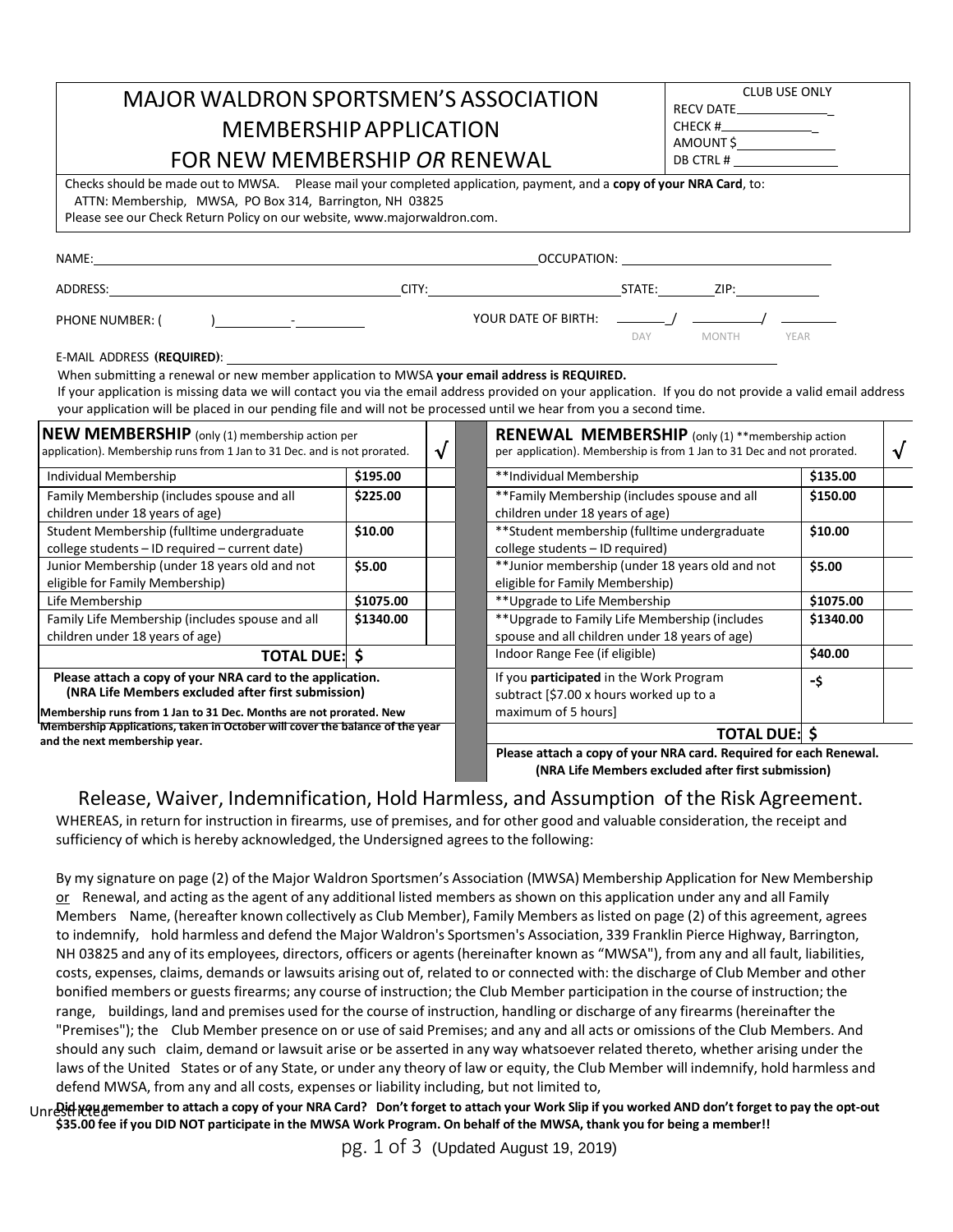## MAJOR WALDRONSPORTSMEN'S ASSOCIATION MEMBERSHIPAPPLICATION FOR NEW MEMBERSHIP *OR* RENEWAL

|           | <b>CLUB USE ONLY</b> |  |
|-----------|----------------------|--|
| RECV DATE |                      |  |
| CHECK #   |                      |  |
| AMOUNT \$ |                      |  |
| DB CTRL # |                      |  |
|           |                      |  |

Checks should be made out to MWSA. Please mail your completed application, along with your payment, and a **COPY OF YOUR NRA CARD**, to MWSA, PO Box 314, Barrington NH 03825 (ATTN: Membership). Thank you very much. Please see our Check Return Policy on our website; <http://majorwaldron.com/>

the cost of any settlement or judgment made or rendered against MWSA, whether individually, jointly, or in solido with the Club Member, together with all costs of court and other costs or expensesincurred in connection with any such claim, demand or lawsuit, including attorney's fees.

The Club Member furthermore waives for himself/herself and acting as the agent for all family members as shown on this application, and his/her executors, administrators, assignees or heirs, any and all rights and claims for damages, losses, demands and any other actions whatsoever, which he/she may have or which may arise against MWSA, (including, but not limited to any and all injuries, damages or illnesses suffered by the Club Member or the Club Member property), which may, in any way whatsoever, arise out of, be related to or be connected with: the course of instruction; the Premises, including any latent defect in the Premises; the Club Member presence on or use of said Premises; the Club Member property (whether or not entrusted to MWSA); and the discharge of firearms. MWSA shall not be liable for, and the Undersigned, on behalf of himself/herself, and any Family Members and his/her executors, administrators, assignees or heirs, hereby expressly releases MWSA from any and all such claims.

The Club Member hereby expressly assumes the risk of entering the Premises and of taking part in activities on the Premises which include, but are not limited to, instruction in the use of firearms, the discharge of firearms and the firing of live ammunition.

The Club Member furthermore hereby acknowledges and agrees that he/she has read, understands and will at all times abide by all MWSA range rules and procedures.

This instrument binds the Club Member and his / her executors, administrators, assignees or heirs. By signing page (2), I acknowledge and agree to the above terms and conditions.

I CERTIFY THAT I AM NOT A MEMBER OF ANY ORGANIZATION OR GROUP, WHICH HAS AS ANY PART OF ITS PROGRAMS OR BELIEFS, SUPPORT FOR THE OVERTHROW OF THE GOVERNMENT OF THE UNITED STATES OR ANY OF ITS POLITICAL SUBDIVISIONS, BY PHYSICAL FORCE OR VOLIANCE AND THAT I AM NOT PROHIBITED UNDER NEW HAMPSHIRE OR FEDERAL LAW, FROM THE OWNERSHIP, USE OR POSSESSION OF FIREARMS, AMMUNITION, OR AMMUNITION COMPONENTS.

By signing below, I understand and agree, that failure to abide by the Club Rules and By-Laws, may result in the termination of my membership and forfeiture of my membership fees. Additionally, by my signature below, I agree to abide by the Hold-Harmless Agreement as shown.

|                                                                                                               |                     | DOB | $\frac{\gamma}{\gamma}$ / $\frac{\gamma}{\gamma}$ / $\frac{\gamma}{\gamma}$ / $\frac{\gamma}{\gamma}$ / $\frac{\gamma}{\gamma}$ / $\frac{\gamma}{\gamma}$ / $\frac{\gamma}{\gamma}$ / $\frac{\gamma}{\gamma}$ / $\frac{\gamma}{\gamma}$ / $\frac{\gamma}{\gamma}$ / $\frac{\gamma}{\gamma}$ / $\frac{\gamma}{\gamma}$ / $\frac{\gamma}{\gamma}$ / $\frac{\gamma}{\gamma}$ / $\frac{\gamma}{\gamma}$ / $\frac{\gamma}{\gamma}$ / $\frac{\gamma}{\gamma}$ / |
|---------------------------------------------------------------------------------------------------------------|---------------------|-----|-----------------------------------------------------------------------------------------------------------------------------------------------------------------------------------------------------------------------------------------------------------------------------------------------------------------------------------------------------------------------------------------------------------------------------------------------------------|
|                                                                                                               | <b>RELATIONSHIP</b> | DAY | <b>MONTH</b><br>YEAR                                                                                                                                                                                                                                                                                                                                                                                                                                      |
|                                                                                                               |                     |     | $DOB$ / /                                                                                                                                                                                                                                                                                                                                                                                                                                                 |
|                                                                                                               |                     |     | $DOB$ / /                                                                                                                                                                                                                                                                                                                                                                                                                                                 |
|                                                                                                               |                     |     | $DOB$ / /                                                                                                                                                                                                                                                                                                                                                                                                                                                 |
| Family Member Name Lawrence and Communications of the Communication of the Communication of the Communication |                     | DOB |                                                                                                                                                                                                                                                                                                                                                                                                                                                           |

(Complete Member and Family Membership information must be entered with EACH renewal)

UHIC yAH-t@gember to attach a copy of your NRA Card? Don't forget to attach your Work Slip if you worked AND don't forget to pay the opt-out \$35.00 fee if you DID NOT participate in the MWSA Work Program. On behalf of the MWSA, thank you for being a member!!

pg. 2 of 3 (Updated August 19, 2019)